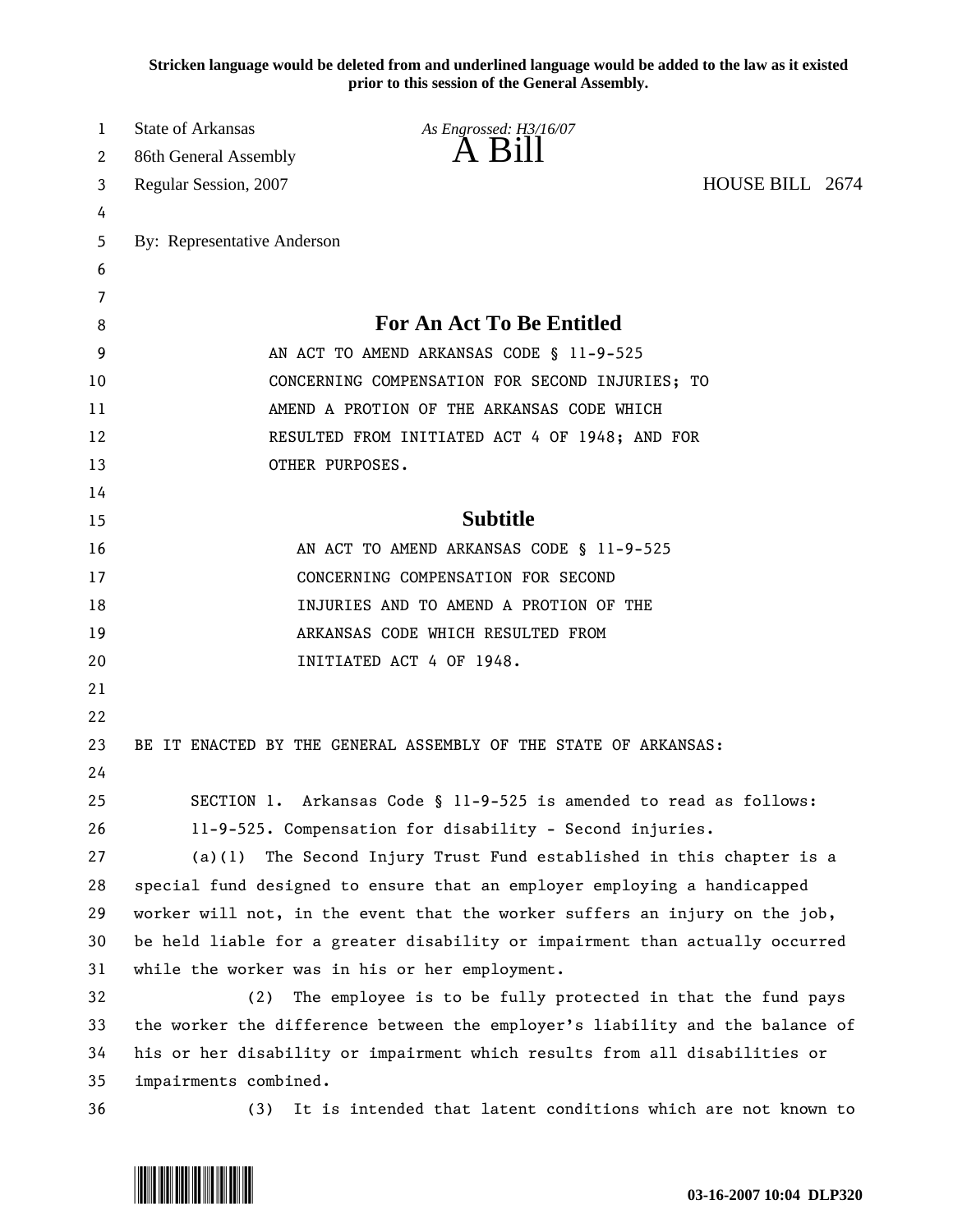1 the employee or employer not be considered previous disabilities or 2 impairments which would give rise to a claim against the fund.

3 (b)(1) Commencing January 1, 1981, all cases of permanent disability 4 or impairment where there has been previous disability or impairment shall be 5 compensated as provided in this section.

6 (2) Compensation shall be computed on the basis of the average 7 earnings at the time of the last injury.

8 (3) If any employee who has a permanent partial disability or 9 impairment, whether from compensable injury or otherwise, receives a 10 subsequent compensable injury resulting in additional permanent partial 11 disability or impairment so that the degree or percentage of disability or 12 impairment caused by the combined disabilities or impairments is greater than 13 that which would have resulted from the last injury, considered alone and of 14 itself, and if the employee is entitled to receive compensation on the basis 15 of combined disabilities or impairments, then the employer at the time of the 16 last injury shall be liable only for the degree or percentage of disability 17 or impairment which would have resulted from the last injury had there been 18 no preexisting disability or impairment.

19 (4) After the compensation liability of the employer for the 20 last injury, considered alone, which shall be no greater than the actual 21 anatomical impairment resulting from the last injury, has been determined by 22 an administrative law judge or the Workers' Compensation Commission, the 23 degree or percentage of employee's disability that is attributable to all 24 injuries or conditions existing at the time the last injury was sustained 25 shall then be determined by the administrative law judge or the commission, 26 and the degree or percentage of disability or impairment which existed prior 27 to the last injury plus the disability or impairment resulting from the 28 combined disability shall be determined, and compensation for that balance, 29 if any, shall be paid out of the fund provided for in § 11-9-301.

30 (5) If the previous disability or impairment, whether from 31 compensable injury or otherwise, and the last injury together result in 32 permanent total disability, the employer at the time of the last injury shall 33 be liable only for the actual anatomical impairment resulting from the last 34 injury considered alone and of itself. However, if the compensation for which 35 the employer at the time of the last injury is liable is less than the 36 compensation provided in §§ 11-9-501 - 11-9-506 for permanent total